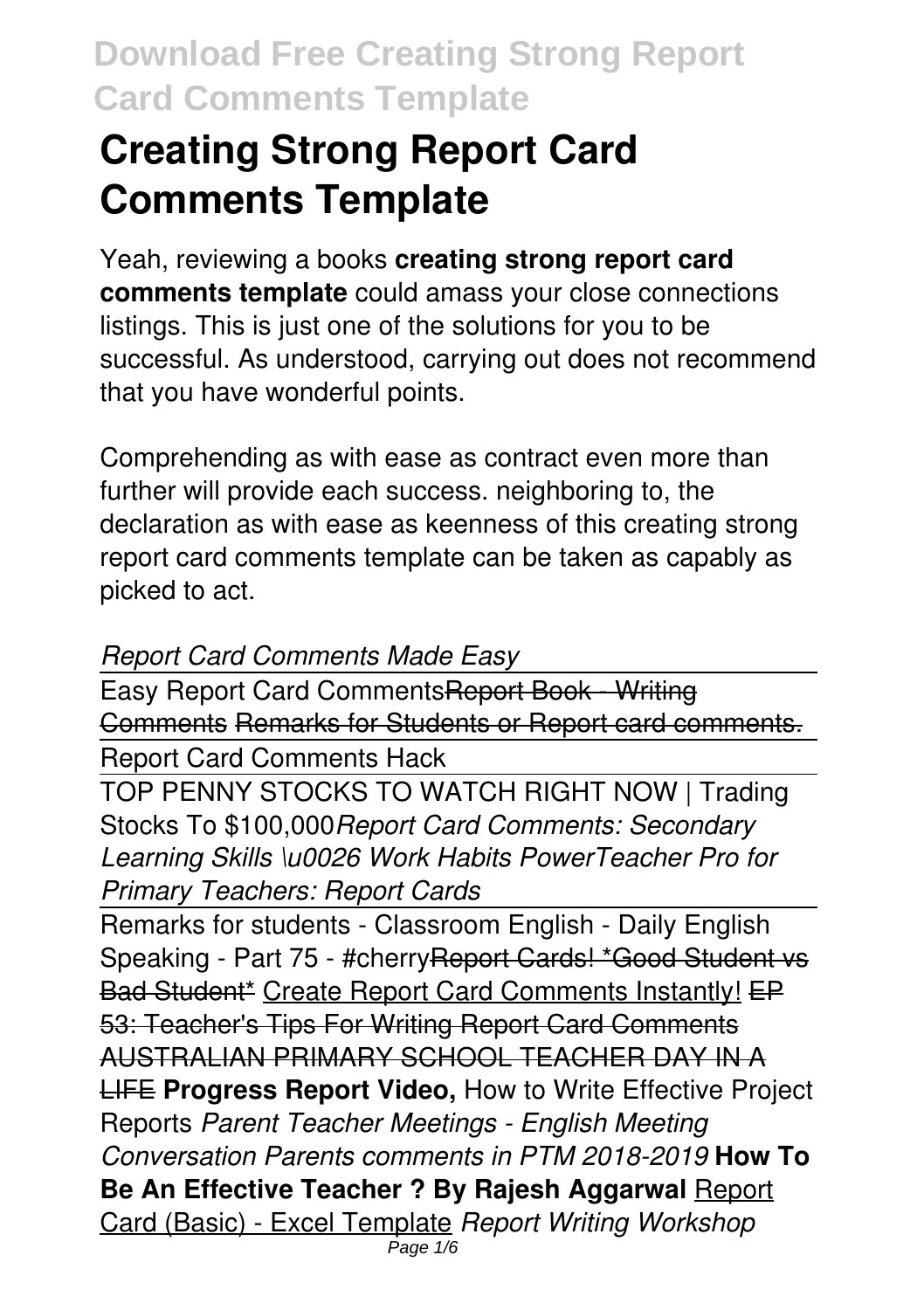#### PARENT TEACHER INTERVIEWS AUSSIE TEACHER DAY

IN A LIFE Daily English Conversation in Parent Teacher Meeting. Report Card Comments: Elementary Learning Skills \u0026 Work Habits *PowerSchool Adding Comments to Report Cards Report Writing For Teachers | Tips and Advice (2018) REPORT CARD WRITING TOP TEN TIPS* These 2 Files Will Save You Hours on Report Card Comments *Report Card Comments by Timesavers For Teachers* **RenWeb One Report Card Comments** *Infinite Campus: Report Card Comments on Grade Book Page* **Creating Strong Report Card Comments**

Creating Strong Report Card Comments Try to… Try Not to… • Maintain a focus on the child • Relate comments to the outcomes • Focus on what was learned/achieved • Use "parent friendly" language and maintain a focus on that audience – remind yourself of what you would like to read about your own child.

#### **Creating Strong Report Card Comments - Template.net**

Creating Strong Report Card Comments – Grades 7-12 Grades 7&8: Target and A 1. First, think about the learning targets for that term. What should the student know and be able to do? 2. Next, write a generic comment for the student who is meeting expectations (A). e.g., from Grade 8 ELA, Speaking and Listening contributes to a group discussion

#### **Creating Strong Report Card Comments - Weebly**

Creating Strong Report Card Comments A comment on the report card should provide additional information about the student's level of achievement. In combination with the assigned grade it should give the parent/guardian a picture of what the student has accomplished over the course of the term and the areas he/she may need to continue to work on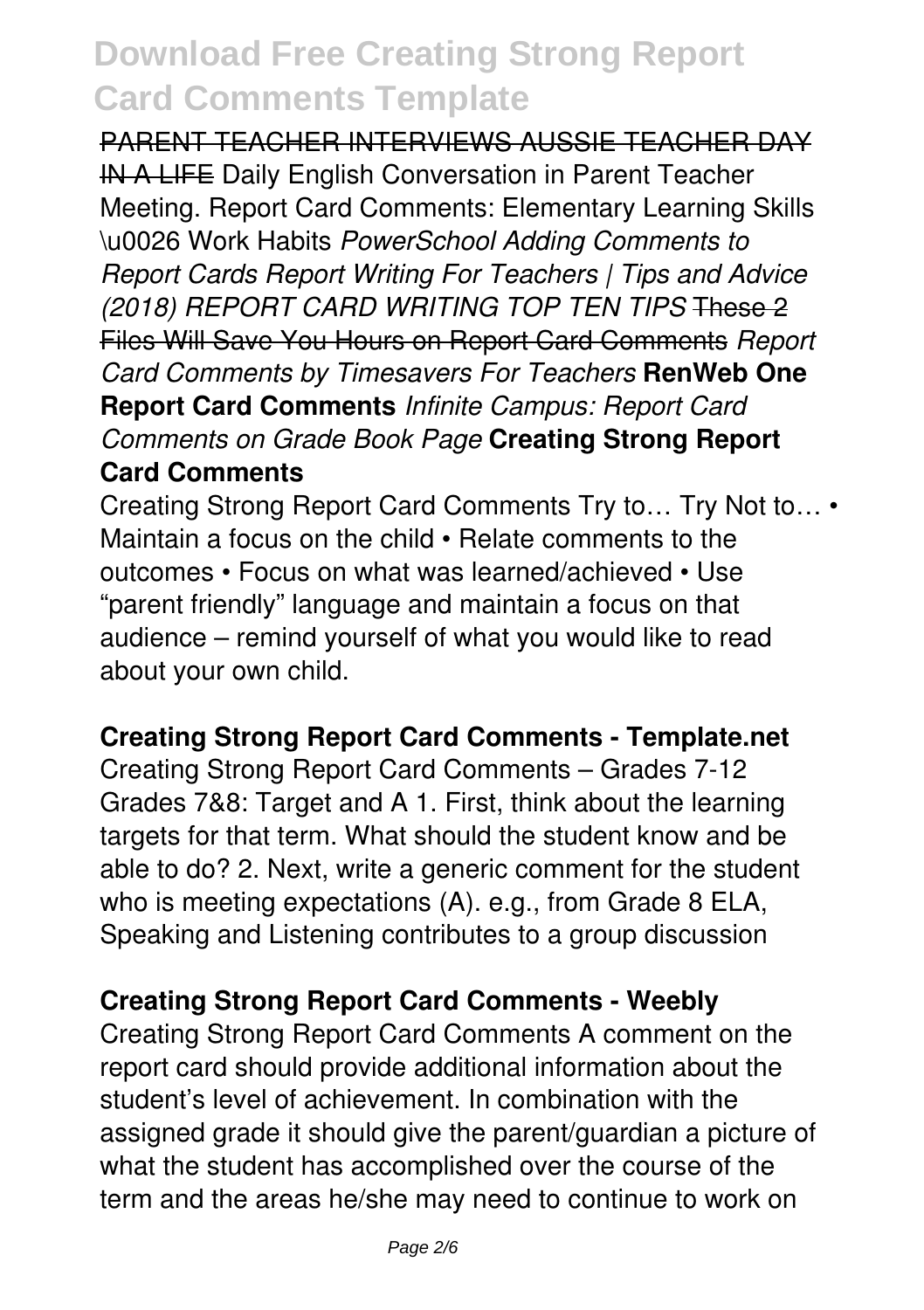in the future.

## **Creating Strong Report Card Comments - A Handbook For ...**

Read below for my full list of report card comment ideas: Positive Comments. Use a few positive comments to show the strengths of the student and how they've improved recently. Positive Attitude to Learning. Comes to class every day ready and willing to learn. Has an inquisitive and engaged mind. Is excited to tackle her tasks every day.

## **223 Best Report Card Comments (2020) - Samples for All Ages**

Creating Strong Report Card Comments Creating Strong Report Card Comments A comment on the report card should provide additional information about the student's level of achievement. In combination with the assigned grade it should give the parent/guardian a picture of what the student has accomplished over Creating Strong Report Card ...

## **Creating Strong Report Card Comments Template**

Creating Strong Report Card Comments A comment on the report card should provide additional information about the students level of achievement. In combination with the assigned grade it should give the parent/guardian a picture of what the student has accomplished over the course of the term and the areas he/she may need to continue to work on in the future.

### **Creating Strong Report Card Comments - A Handbook for ...**

Report Card Comments A Handbook for Jr / Sr High Teachers April 2011 2 Creating Strong Report Card Comments Try to Try Not to Maintain a focus on the child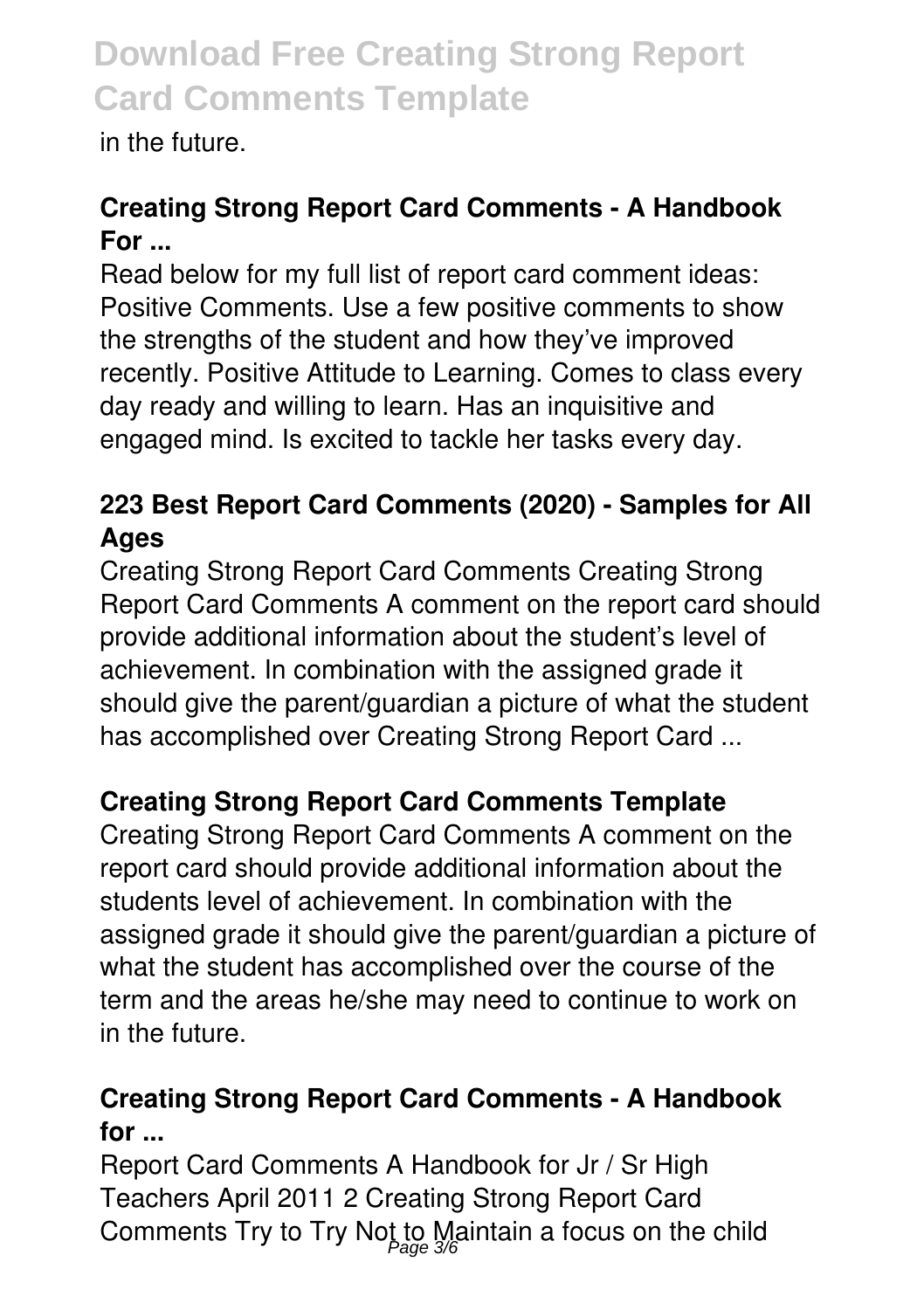Relate comments to the outcomes Focus on what was learned/achieved Use parent friendly language and maintain a focus on that audience remind yourself of what you would like to read about your own child.

## **Creating Strong Report Card Comments - A Handbook for Jr ...**

There are over 65 report card comments, as well as 25 paragraph-length comments to choose from. You can also mix and match the bulleted comments to best fit your students. Simply copy, paste, and insert a name. What Teachers are Saying

## **65 Awesome Report Card Comments | Little Learning Corner**

Whether you are tweaking statements from this page or creating original ones, check out our Report Card Thesaurus [see bottom of the page] that contains a list of appropriate adjectives and adverbs. There you will find the right words to keep your comments fresh and accurate. We have organized our 125 report card comments by category.

### **125 Report Card Comments Save You Time! | Education World**

Download Creating Strong Report Card Comments - Template.net book pdf free download link or read online here in PDF. Read online Creating Strong Report Card Comments - Template.net book pdf free download link book now. All books are in clear copy here, and all files are secure so don't worry about it.

### **Creating Strong Report Card Comments - Template.net | pdf ...**

the creating strong report card comments template leading in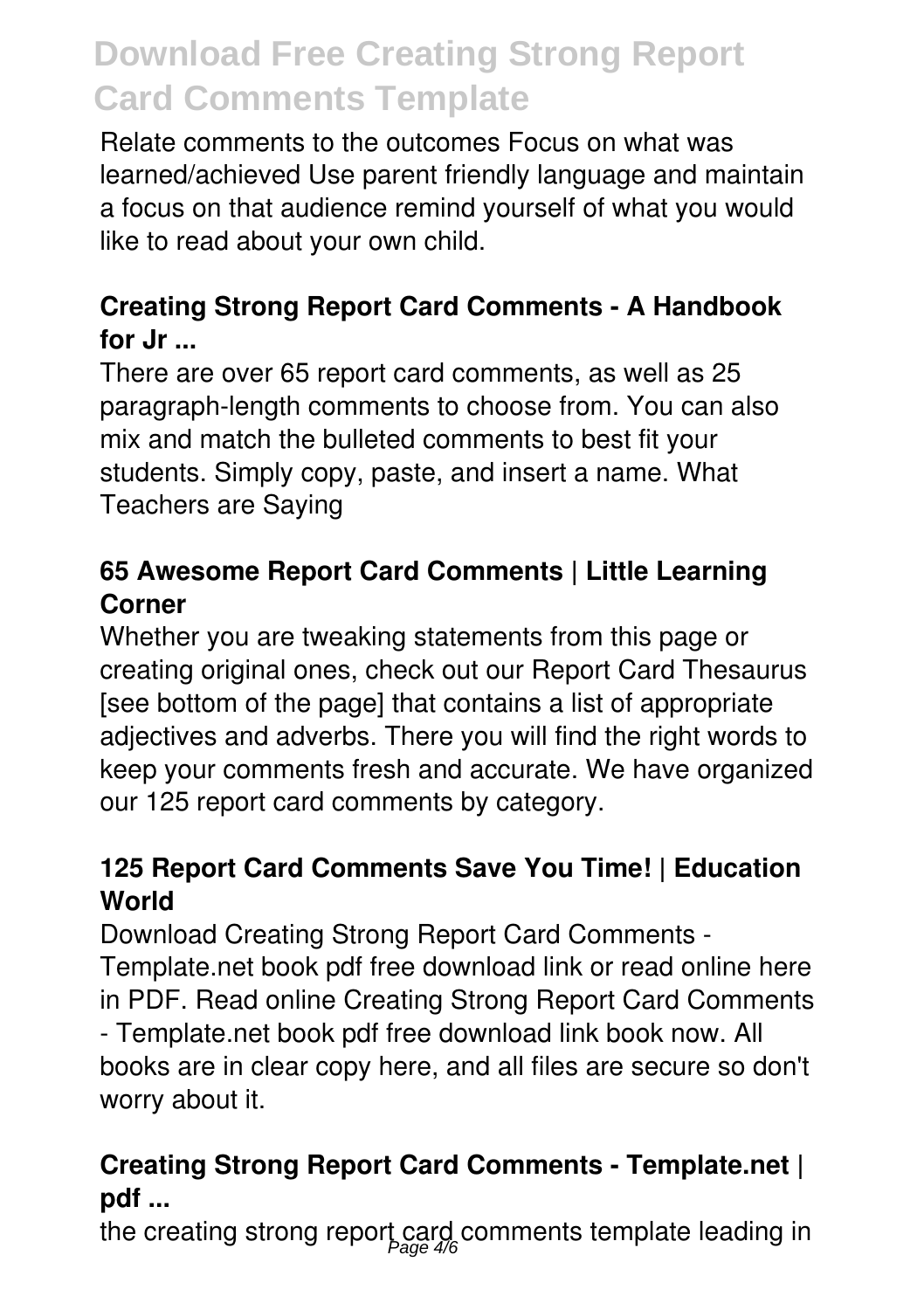experience. You can find out the exaggeration of you to make proper support of reading style. Well, it is not an simple challenging if you truly do not gone reading. It will be worse. But, this compilation will guide you to quality substitute of what you can atmosphere so. ROMANCE ACTION & ADVENTURE

#### **Creating Strong Report Card Comments Template**

A comment on a report card is meant to provide additional information about the student's progress and level of achievement. It should give the parent or guardian a clear picture of what the student has accomplished, as well as what he or she has to work on in the future.

#### **Strong Report Card Comments for Language Arts**

Tips for Drafting Report Card Comments for Writing Skills Start Early. Leaving your report card comments to the last minute is stressful and something that you don't have to suffer through. Instead, chunk your time. Let's say your report card comments for writing are due May 25th. Then start working on them May 17th or even May 11th.

### **Quick and Easy Report Card Comments for Writing Skills**

Here are some helpful words to include in your report card comment section: aggressive, ambitious, anxious, confident, cooperative, dependable, determined, developing, energetic, emerging, friendly, generous, happy, helpful, imaginative, improving, neat, observant, pleasant, polite, prompt, quiet, receptive, reliant, resourceful.

#### **Report Card Comments for Elementary Teachers**

If you have 20 students and you write 4 student report card comments a day, then in a school week you could have all 20 student reports done. 3. Start on a Positive Note. Of course,